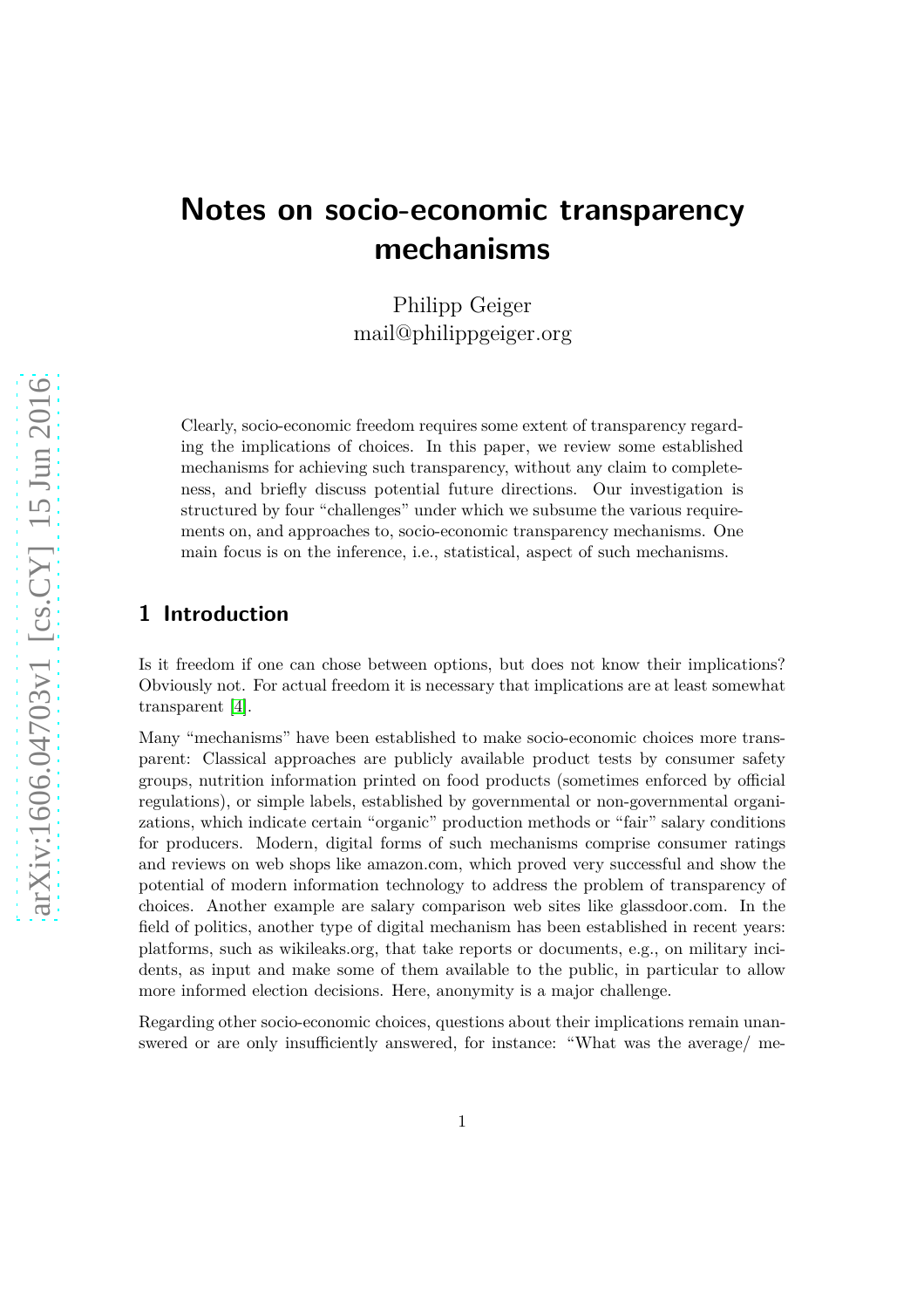dian/ minimum salary of the workers that produced this blue jeans I am thinking about buying?", "Which chemicals were used in its production, and how do they affect the environment?", "How long will this washing machine I am thinking about buying work until it breaks, under normal usage?", or "Does it make sense to invest time in applying for this job vacancy, or are there too many other competitors?"

The goal of this paper is to lay some ground for potential future research in the direction of socio-economic transparency instruments, in particular from the perspective of *inference*. To this end, we first present a preliminary definition in Section [2.](#page-1-0) Then, in Section [3,](#page-1-1) we try to elucidate the various challenges w.r.t. socio-economic transparency mechanisms by subsuming them under four preliminary categories. For each category, we discuss some established approaches to these challenges (mainly from practice), and mention some ideas for future directions. We conclude with Section [4.](#page-4-0)

It needs to be emphasized that we do not claim any significant original contribution in this paper and, due to the breadth of the topic, postpone a detailed review of related *scientific* work (from economics, sociology, political science, computer science, statistics, machine learning, or philosophy) to future work.

# <span id="page-1-0"></span>**2 Approximate definition of socio-economic transparency mechanism**

What we refer to as "(socio-economic) transparency mechanism", and what may have different names elsewhere, can be characterized by the following necessary (certainly not sufficient) conditions:

- It provides an instrument that either allows to search the information base for pieces that are relevant for a given, specific question related to a socio-economical choice, or, ideally, directly answers them. We sometimes refer to (the usage of) this instrument as "inquiry" and the person who asks the question the "inquirer".
- It provides an instrument to enter socio-economic information. We sometimes refer to (the usage of) this instrument as "reporting", the input as "report", and the person as "reporter".

<span id="page-1-1"></span>Further necessary characteristics will be established in Section [3.](#page-1-1)

# **3 Challenges for the design of transparency mechanisms**

Here, we identify four key challenges, or requirements, for the design of socio-economic transparency mechanisms:

• language challenge: discussed in Section [3.1,](#page-2-0)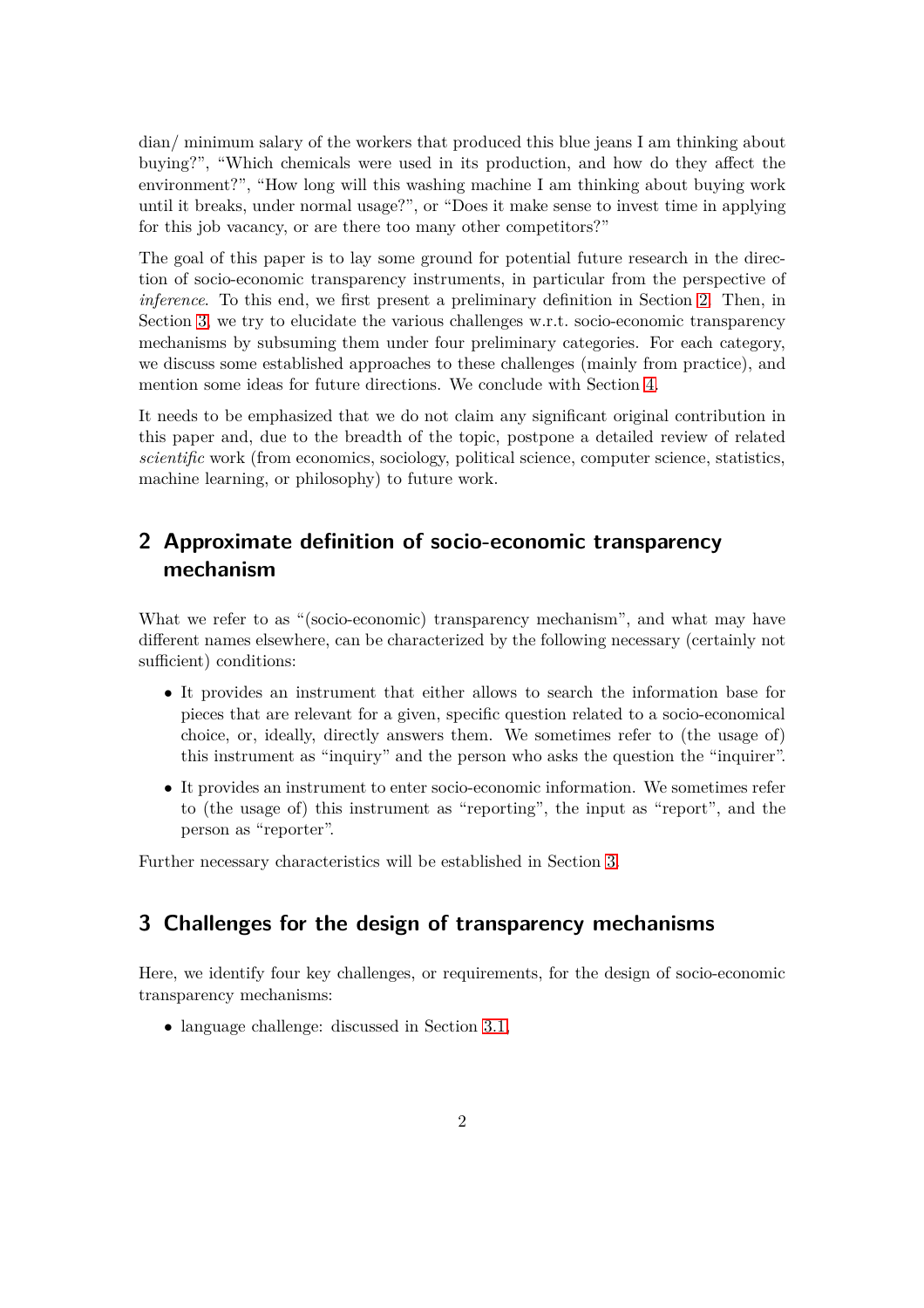- inference challenge: discussed in Section [3.2,](#page-2-1)
- truth challenge: discussed in Section [3.3,](#page-3-0)
- privacy challenge: discussed in Section [3.4.](#page-4-1)

<span id="page-2-0"></span>Clearly, all these challenges are intertwined.

#### **3.1 Notes on the language challenge**

For reports to be connectible to potential questions, it is necessary that both, reports and questions, are formulated in (not necessarily the same) standardized language: the "form" of a report alone is not worth anything. At least there has to be consensus on which entities names in reports (e.g., company names) refer to in reality.

This language needs to be established, and a major challenge is to neither make it too narrow, because then information cannot be transported well enough by it, nor too expressive, because then inference gets difficult. The most extreme case of a narrow language would be to have just a single dimension (say a real number), think of a salary, which would make inference using statistic, machine learning or related methods rather easy.

#### <span id="page-2-1"></span>**3.2 Notes on the inference challenge**

The inference challenge can be described as follows: in principle, a transparency mechanism could simply make all reports entered so far available in an unstructured data base - which certainly is a "sufficient statistic" of all available information. However, besides privacy problems, depending on the form of the input, it can be tedious to practically impossible to filter out the information relevant to answer a specific question.

In some sense, the internet<sup>[1](#page-2-2)</sup> can be seen as the most general form of such a "non-inferring" mechanism. (Note that, being not explicitly handled as a "transparency mechanism", e.g., in terms of privacy, the internet also may discourage important sources to input their information.)

On the other end of the spectrum, there are consumer rating mechanisms (e.g., amazon.com) or salary databases (e.g., glassdoor.com). While these mechanisms are quite limited in their scope and input, this limitations also brings about the great advantage of allowing automated *inference* of "summary" answers from the available information: e.g. on amazon.com, one can query the intuitively accessible average number of "stars" that are used to rate products, as well as the "sample size" of ratings; on glassdoor.com, besides averages, other statistics such as minimum or maximum are (apparently) provided as well.

<span id="page-2-2"></span><sup>&</sup>lt;sup>1</sup>In the future, an even more general version could be the internet of things in the future, in the sense that more *sensory* data would be made available.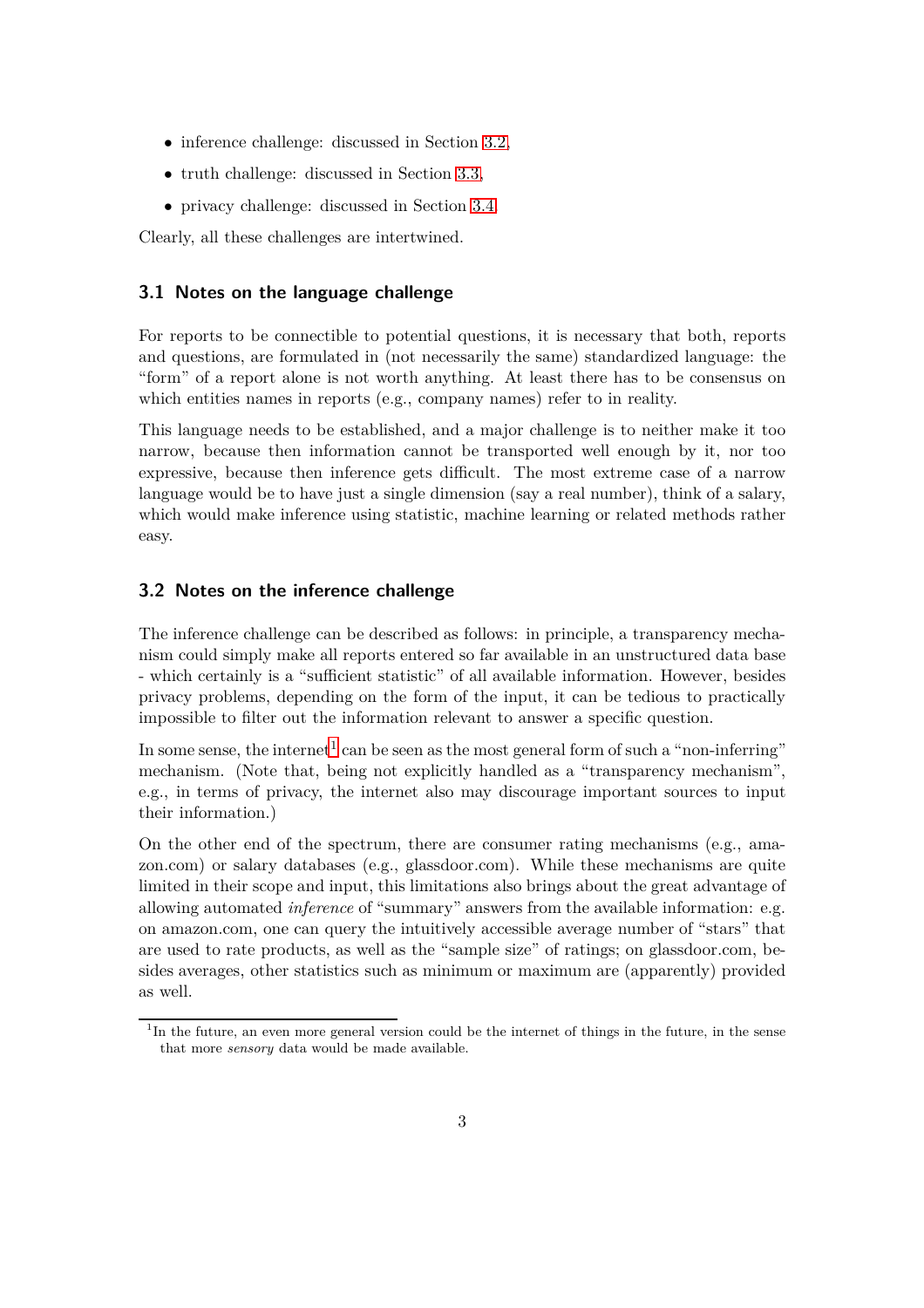A powerful summary of *reviews* can be observed on amazon.com again: one can compare the best against the worst review, a "statistic" which is also very relevant for the truth challenge discussed below.

Besides the problem of summarizing the available data, we also consider the classical problem of induction [\[3\]](#page-5-1) (extrapolation) as part of the inference challenge: e.g., how relevant is a salary entered three years ago for judging how a company currently treats its employees? Or: what does it say about the lifetime of this washing machine when the distribution of lifetimes of other machines of the same type was like this and this. All in all, it seems promising to try more sophisticated methods from machine learning and natural language processing to address the automatable aspects of this challenge.

#### <span id="page-3-0"></span>**3.3 Notes on the truth/gaming challenge**

Clearly there is a spectrum of types of information that are relevant for transparency, reaching from objective, falsifiable, reproducible facts (say the salary after taxes a person received in a specific month from a specific employer) to more subjective judgments (say the emotional satisfaction with a certain product). Here we rather focus on the first kind of information, the kind which can be "correct" (not to say "true") versus "incorrect".

For whatever question an inquirer inputs into the transparency mechanism, he/she obviously desires a *correct* answer, or at least correct hints - or an output indicating that no relevant information could be retrieved. Even in case the inference component of a mechanism is sound - consider the simple case of the mean salary on glassdoor.com actually calculating the empirical average, a consistent estimate - the correctness of any answer it gives obviously depends on whether the entered information is correct. Obviously, such correctness cannot be assumed in general. People may undeliberately enter wrong information, sensors may break and deliver wrong data. But in particular, various people or organizations have various interests w.r.t. the output behavior of the mechanism and will thus enter all kinds of wrong or misleading information that leads to the desired output, thus "gaming" the mechanism. This is a serious problem for transparency mechanisms and no general solution, i.e., one which does not make significant assumptions on the population of reporters, seems possible.

However, simple ideas have been developed that are surprisingly powerful tools against some extent of gaming. For instance, in case of one-dimensional ratings of products, such a tool consists of the statistic (a pair) comprising the minimum and the maximum rating. Assume that a product has many overly positive fake ratings and only one honest negative rating: then this statistic will still output the one honest rating (together with one fake rating). Note that a slightly more sophisticated version of this idea is implemented on amazon.com.

To paraphrase the basic idea: *if there is a discrepancy in information, this discrepancy needs to be displayed*. This makes sure that, whenever there are at least some truthful players, some correct information will reach the inquirer. A version of this idea is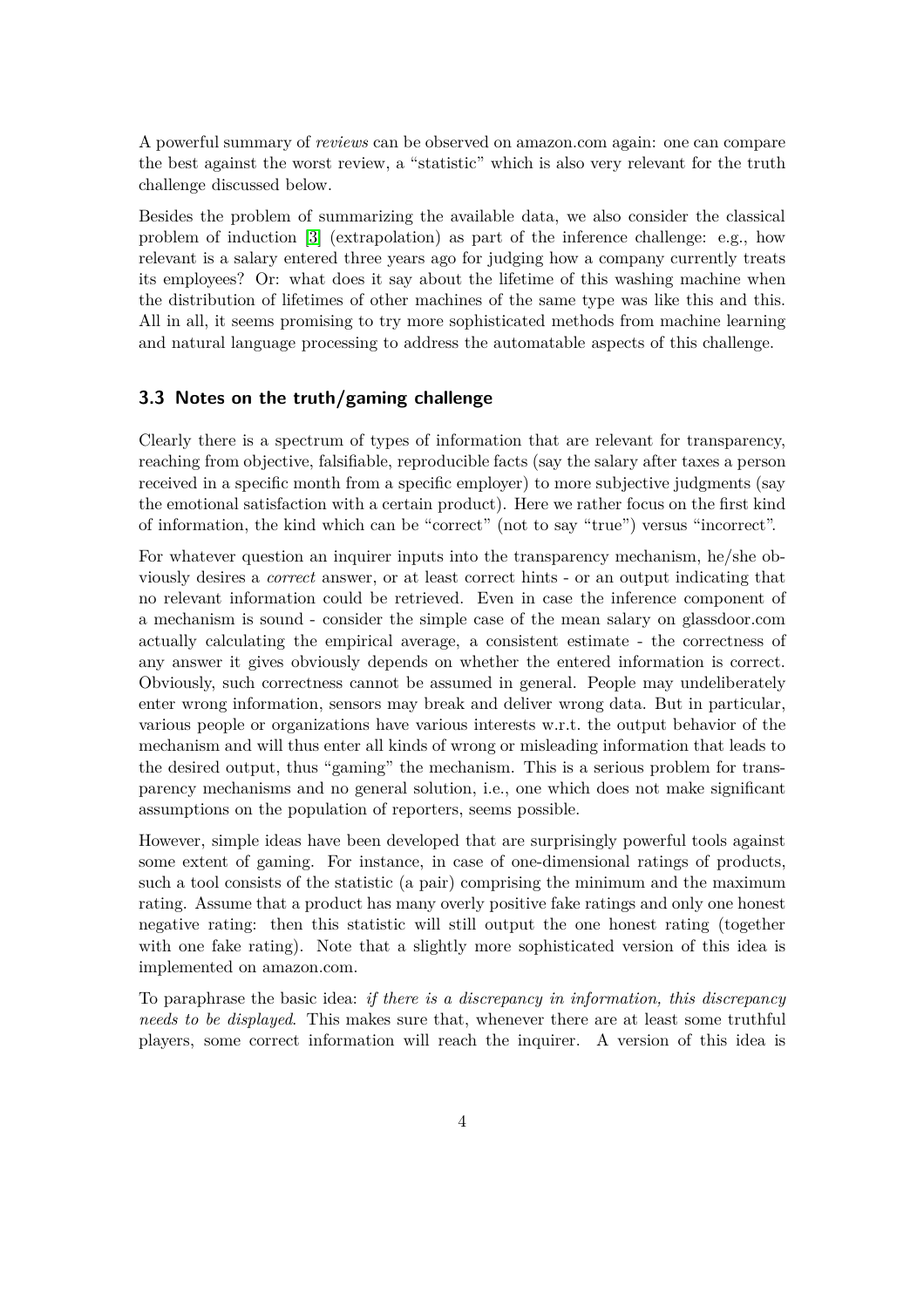also very successfully implemented in the form of wikipedia.org discussions and version histories.

More generally, for the case of online reviews, first steps have been taken for applying machine learning to reduce "review spam" [\[2\]](#page-5-2), mainly based on supervised learning techniques.

Other approaches may be based on the definition of "knowledge" by Plato [\[1\]](#page-5-3): it is not correct knowledge if you do not have an argument or some form of evidence. To test evidence provided by some reporter, each element of the provided evidence can be compared to known facts, or to information provided by other reporters.

Yet another direction may be based on "trustworthiness graphs": one could imagine that every person writes down a trustworthiness value for a collection of other persons, which forms a weighted graph. This could serve as one additional input to trustworthiness inference techniques (the simples one would be to use a similar technique as google.com uses, or used to use, for ranking websites).

#### <span id="page-4-1"></span>**3.4 Notes on the privacy/anonymity challenge**

Depending on the subject, reporters may want to stay anonymous, e.g., in case of wikileaks.org. Various methods have been established for that, with the existence of a middleman that keeps the identity of his/her source private being one of the simplest but most powerful. More sophisticated methods are based on privacy-preserving approaches to machine learning or on cryptography.

Another important problem is that of protecting the privacy interests of people and (commercial or non-commerical) organizations mentioned in the entered reports, to the extent such privacy is reasonable.

# <span id="page-4-0"></span>**4 Conclusion**

We discussed, on an abstract level, various challenges and existing approaches for socioeconomic transparency mechanisms. From this rather superficial view, it seems that, so far, only individual points of a potential spectrum of socio-economical transparency mechanisms have been employed in practice.

Promising next steps are:

- Connecting more sensory information to transparency mechanisms: e.g. sensory information from cars, washing machines, etc. that are already in use to inform potential buyers about durability, energy consumption, emissions, etc. of these products.
- Using a broader information basis, e.g., "trustworthiness graphs" as described